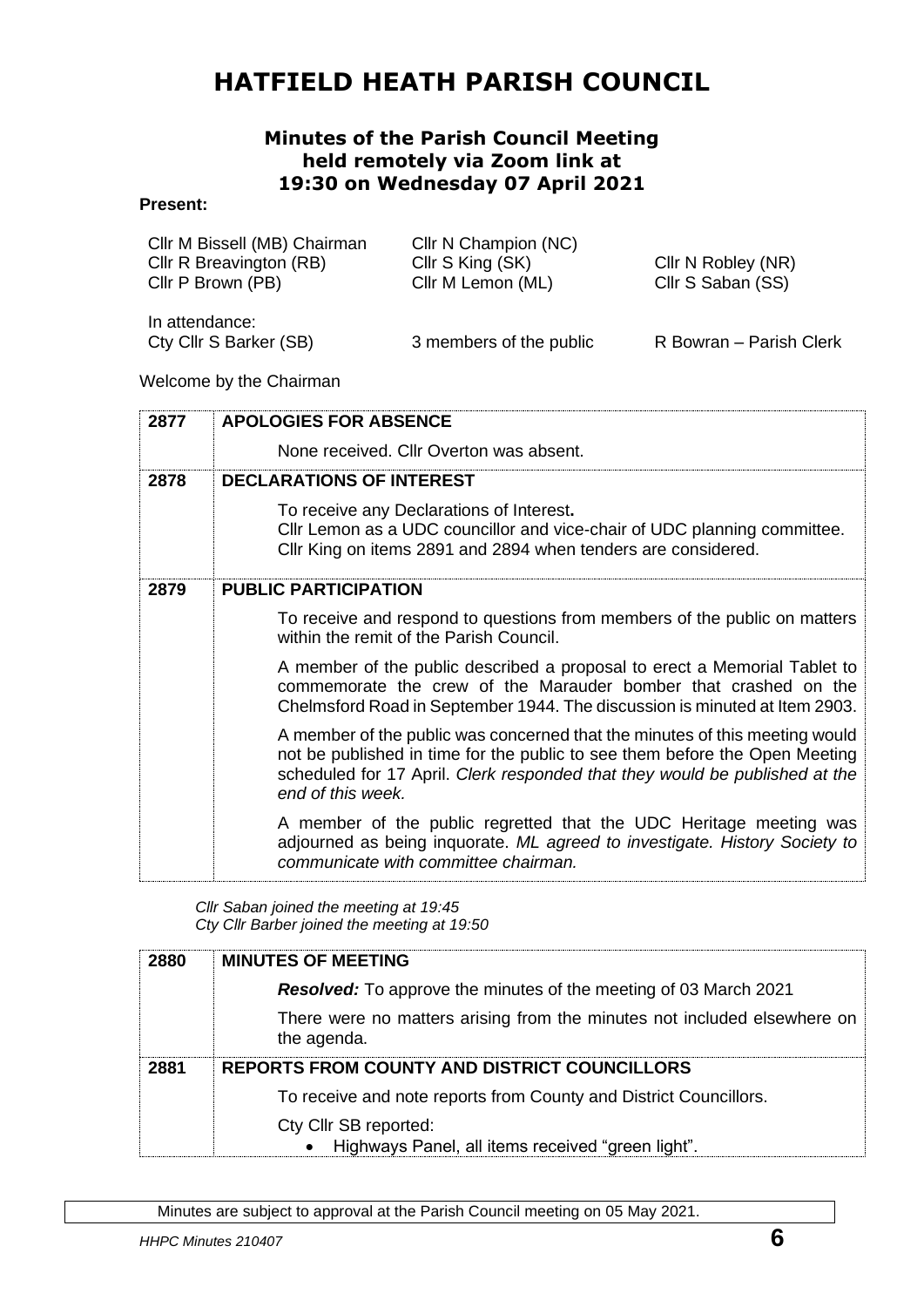| • Technicalities of holding remote meetings after 05 May. Clerk<br>responded that it is being dealt with by an item to add to SOs.<br>Mentioned appeal to High Court on 16 April.                                                                   |
|-----------------------------------------------------------------------------------------------------------------------------------------------------------------------------------------------------------------------------------------------------|
| District Cllr ML reported:<br>• UDC accounts for 2019/20 not yet signed off and members are under<br>a confidentiality restriction.<br>• Comments on the Stansted Airport appeal have similarly been placed<br>under a confidentiality restriction. |

*Cllr Champion joined the meeting at 20:00 Cty Cllr Barber left the meeting at 20:05*

| 2882 | <b>FINANCIAL REPORT</b><br>1. Budget report.<br><b>Noted:</b> The budget report to 28 March 2021<br>2. Approval of Expenditure.<br>Noted: Items of expenditure in March 2021 as approved by the Finance<br>committee<br>3. Update on 2019/20 audit and banking status<br>a. Status of the 2019/20 external audit - waiting for final certificate<br>from PKF Littlejohn.<br>b. Status of Unity Trust bank - now fully operational.<br>Queries on progress in reclaiming VAT and contribution from UDC for verge<br>cutting. Clerk said both were being progressed.<br>Query on payment to Cricket Club for grass cutting. Clerk said payment had<br>been made on 29 March. |
|------|----------------------------------------------------------------------------------------------------------------------------------------------------------------------------------------------------------------------------------------------------------------------------------------------------------------------------------------------------------------------------------------------------------------------------------------------------------------------------------------------------------------------------------------------------------------------------------------------------------------------------------------------------------------------------|
|      | Query on reported cost allocated to the allotments. Clerk said that he was<br>analysing last years expenditure for veracity.                                                                                                                                                                                                                                                                                                                                                                                                                                                                                                                                               |
| 2883 | <b>CLERK'S REPORT &amp; CORRESPONDENCE</b>                                                                                                                                                                                                                                                                                                                                                                                                                                                                                                                                                                                                                                 |
|      | <b>Noted:</b> Clerk's report and correspondence received.                                                                                                                                                                                                                                                                                                                                                                                                                                                                                                                                                                                                                  |
|      | Thank you letter from Essex & Herts Air Ambulance thanking the<br>council for its donation.<br>Contact from Tantopfilms asking for permission to film in the POW<br>$\bullet$<br>camp. NR to supply contact details of the landowners to be passed on<br>to the enquirer.                                                                                                                                                                                                                                                                                                                                                                                                  |
| 2884 | <b>COMMITTEE MEMBERSHIP</b>                                                                                                                                                                                                                                                                                                                                                                                                                                                                                                                                                                                                                                                |
|      | To confirm Committee structure and membership. To be crystallised. Clerk to<br>circulate a review prior to the APM.                                                                                                                                                                                                                                                                                                                                                                                                                                                                                                                                                        |
| 2885 | <b>STANDING ORDERS</b>                                                                                                                                                                                                                                                                                                                                                                                                                                                                                                                                                                                                                                                     |
|      | <b>Resolved:</b> To add the following to Standing Orders:<br>[prop Cllr Bissell; secd Cllr Robley; all in favour]                                                                                                                                                                                                                                                                                                                                                                                                                                                                                                                                                          |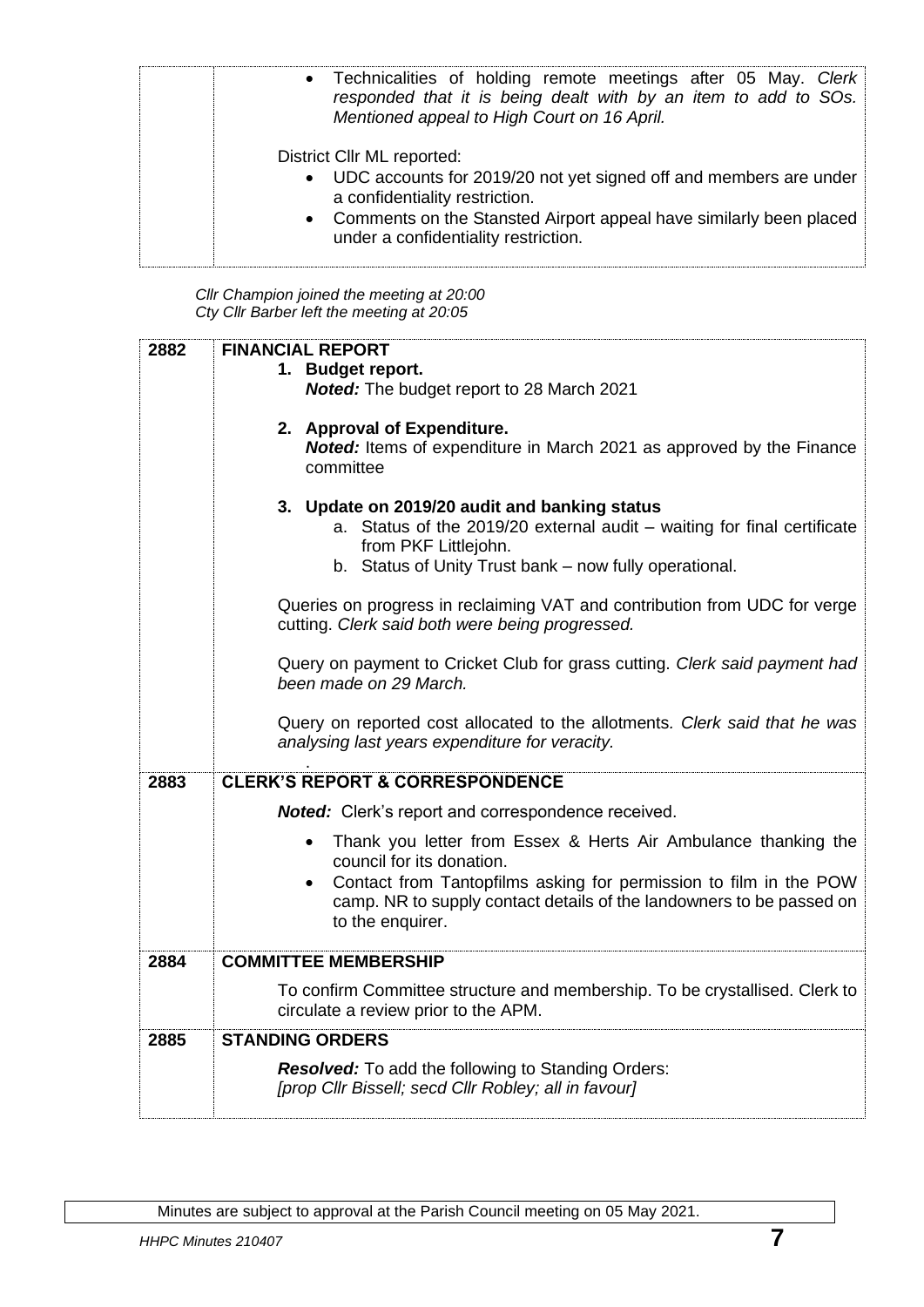|      | "3(L) Subject to the provisions of any amendment of the Coronavirus Act<br>2020, meetings of the Council may be held remotely by a media platform such<br>as Zoom."                                                                                                                                                                                               |  |  |
|------|-------------------------------------------------------------------------------------------------------------------------------------------------------------------------------------------------------------------------------------------------------------------------------------------------------------------------------------------------------------------|--|--|
|      | A resolution permanently to add, vary or revoke a Standing Order shall when<br>proposed and seconded, stand adjourned without discussion to the next<br>ordinary meeting of the Council (SO 25)                                                                                                                                                                   |  |  |
| 2886 | <b>COMMUNITY POLICE OFFICER</b>                                                                                                                                                                                                                                                                                                                                   |  |  |
|      | To consider any matters relating to contributing to the sponsorship of a PCSO<br>in co-operation with neighbouring parishes. Financial considerations<br>discussed. Clerk to liaise with Essex PCSO command structure.                                                                                                                                            |  |  |
| 2887 | <b>KEY TASK MONITOR</b>                                                                                                                                                                                                                                                                                                                                           |  |  |
|      | To review and update the Key Task Monitor (KTM). Some items from agenda<br>to be put on KTM as an action plan along with a long term recorded of what<br>has been achieved in the past. Some items reviewed and Clerk to update.                                                                                                                                  |  |  |
| 2888 | <b>PLANNING MATTERS</b>                                                                                                                                                                                                                                                                                                                                           |  |  |
|      | APPLICATIONS RECEIVED FROM THE LPA FOR CONSIDERATION<br>1.                                                                                                                                                                                                                                                                                                        |  |  |
|      | Demolition of 2 no. bedrooms in single storey side/rear extension and<br>erection of single storey side/rear extension providing 4 no. bedrooms.<br>Erection of front/side extension and glazed connecting walkway<br>Hatfield Haven Stortford Road Hatfield Heath CM22 7DL<br>Ref. No: UTT/21/0907/FUL<br>HHPC Comment: Objection. Inadequate parking provision. |  |  |
|      | Proposed two-storey rear extension and part single-storey rear<br>extension<br>Lyndhurst The Heath Hatfield Heath CM22 7AD<br>Ref. No: UTT/21/0839/HHF<br>HHPC Comment: Objection. Overdevelopment of site.                                                                                                                                                       |  |  |
|      | New dwelling with off-street car parking and private amenity space.<br>Heath End Sheering Road Hatfield Heath CM22 7LJ<br>Ref. No: UTT/21/0801/FUL<br>HHPC Comment: Objection. Incursion into Metropolitan Green Belt with<br>no exceptional reasons.                                                                                                             |  |  |
|      | Two storey rear extension<br>55 Broomfields Hatfield Heath CM22 7EL<br>Ref. No: UTT/21/0773/HHF<br><b>HHPC Comment: No Objection</b>                                                                                                                                                                                                                              |  |  |
|      | Proposed 2 storey rear extension<br>Tyrell Dunmow Road Hatfield Heath CM22 7ED<br>Ref. No: UTT/21/0662/HHF<br><b>HHPC Comment: No Objection</b>                                                                                                                                                                                                                   |  |  |
|      | Use of the site for commercial vehicle parking, transfer of goods and<br>temporary storage.<br>Land to Rear of High Pastures Stortford Road Hatfield Heath<br>Ref. No: UTT/21/0420/CLE                                                                                                                                                                            |  |  |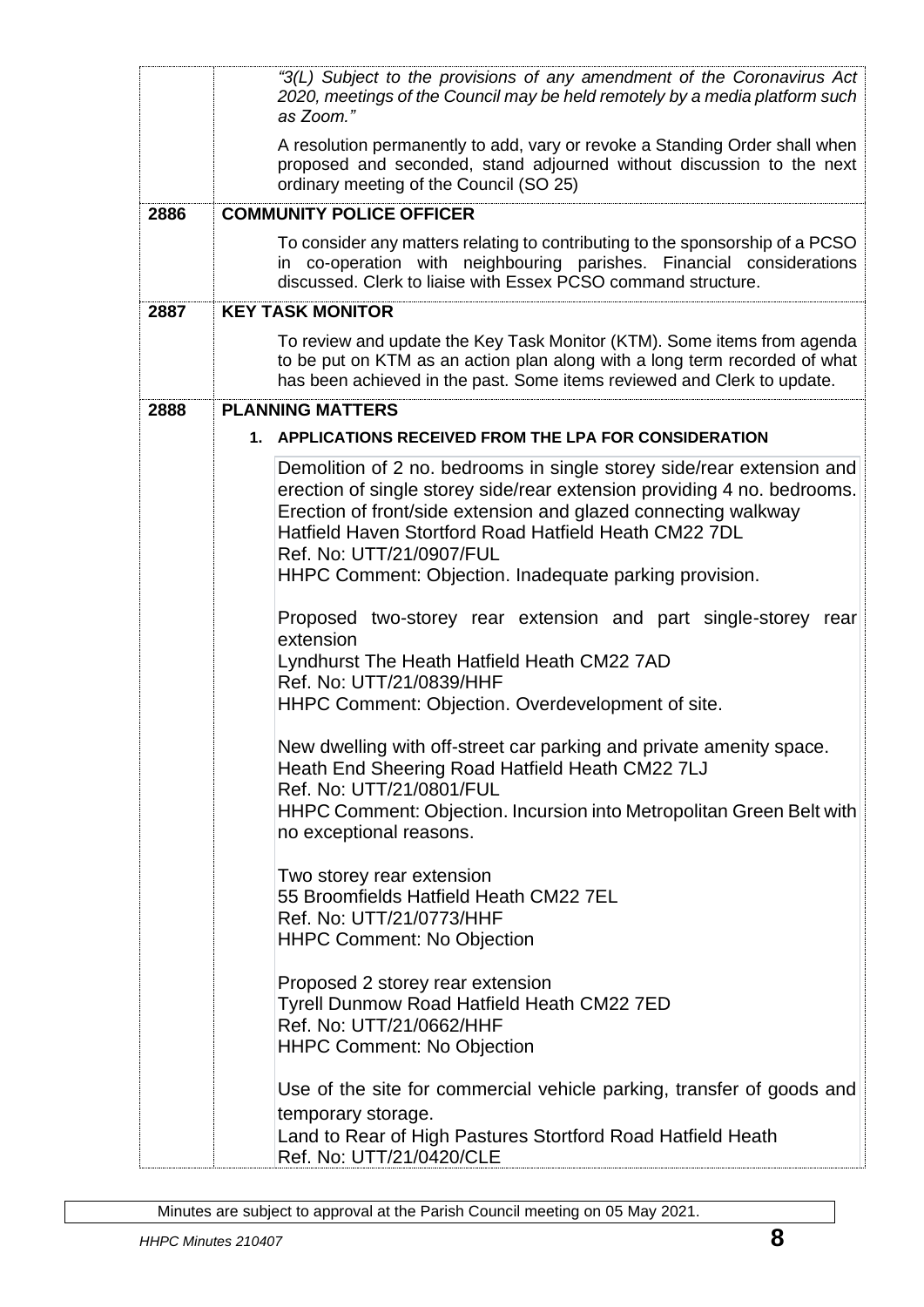|      |    | HHPC Comment: Objection. Enforcement action delayed by UDC until<br>the outcome of this application.                                                                                                                                                                                                            |
|------|----|-----------------------------------------------------------------------------------------------------------------------------------------------------------------------------------------------------------------------------------------------------------------------------------------------------------------|
|      |    | 2. APPLICATIONS DETERMINED BY THE LPA                                                                                                                                                                                                                                                                           |
|      |    | Reduce in height by 6 meters 7 no. beech. Reduce by 30% (5 meters)<br>to appropriate pruning points 6 no. oak.<br>Town Grove Dunmow Road Hatfield Heath CM22 7BN<br>Ref. No: UTT/21/0751/TPO<br><b>HHPC Comment: No Objection.</b><br><b>UDC Decision: Allowed</b>                                              |
|      |    | Application to discharge condition 2 (details of external materials) and<br>3 (details of roof tiles) attached to UTT/20/3032/LB.<br>Oak Tree Barn Sheering Road Hatfield Heath CM22 7LL<br>Ref. No: UTT/21/0356/DOC<br><b>HHPC Comment: No Objection.</b><br><b>UDC Decision: Discharge Conditions in Full</b> |
|      |    | The Gardeners Retreat Matching Road Hatfield Heath CM22 7AS<br>Ref. No: UTT/20/2628/HHF<br><b>HHPC Comment: No Objection.</b><br><b>UDC Decision: Allowed</b>                                                                                                                                                   |
|      |    | Erection of a fence.<br>Land East of Friars Lane Hatfield Heath Hertfordshire<br>Ref. No: UTT/20/2299/FUL<br><b>HHPC Comment: Objection.</b><br><b>UDC Decision: Refused</b>                                                                                                                                    |
|      | 3. | <b>PLANNING APPEALS</b>                                                                                                                                                                                                                                                                                         |
|      |    | None received.                                                                                                                                                                                                                                                                                                  |
|      | 4. | <b>ENFORCEMENT ISSUES</b>                                                                                                                                                                                                                                                                                       |
|      |    | None received.                                                                                                                                                                                                                                                                                                  |
| 2889 |    | <b>HIGHWAYS MATTERS</b>                                                                                                                                                                                                                                                                                         |
|      |    | To consider any matters relating to Highways.                                                                                                                                                                                                                                                                   |
|      |    | Highways panel issues summarised by SB.<br>Flooding issues are being considered.<br>More policing of speed awareness.<br>Engineering study over introduction of a mini roundabout                                                                                                                               |
| 2890 |    | <b>PARKING MANAGEMENT AND CAR PARKS</b>                                                                                                                                                                                                                                                                         |
|      |    | To consider any matters relating to parking management and village car<br>parks.<br>NR & ML to liaise with East Essex parking management about a Pay<br>System for car park. Added to KTM.                                                                                                                      |
|      |    | To consider tenders and appoint a contractor for works to the Church Road<br>car park.                                                                                                                                                                                                                          |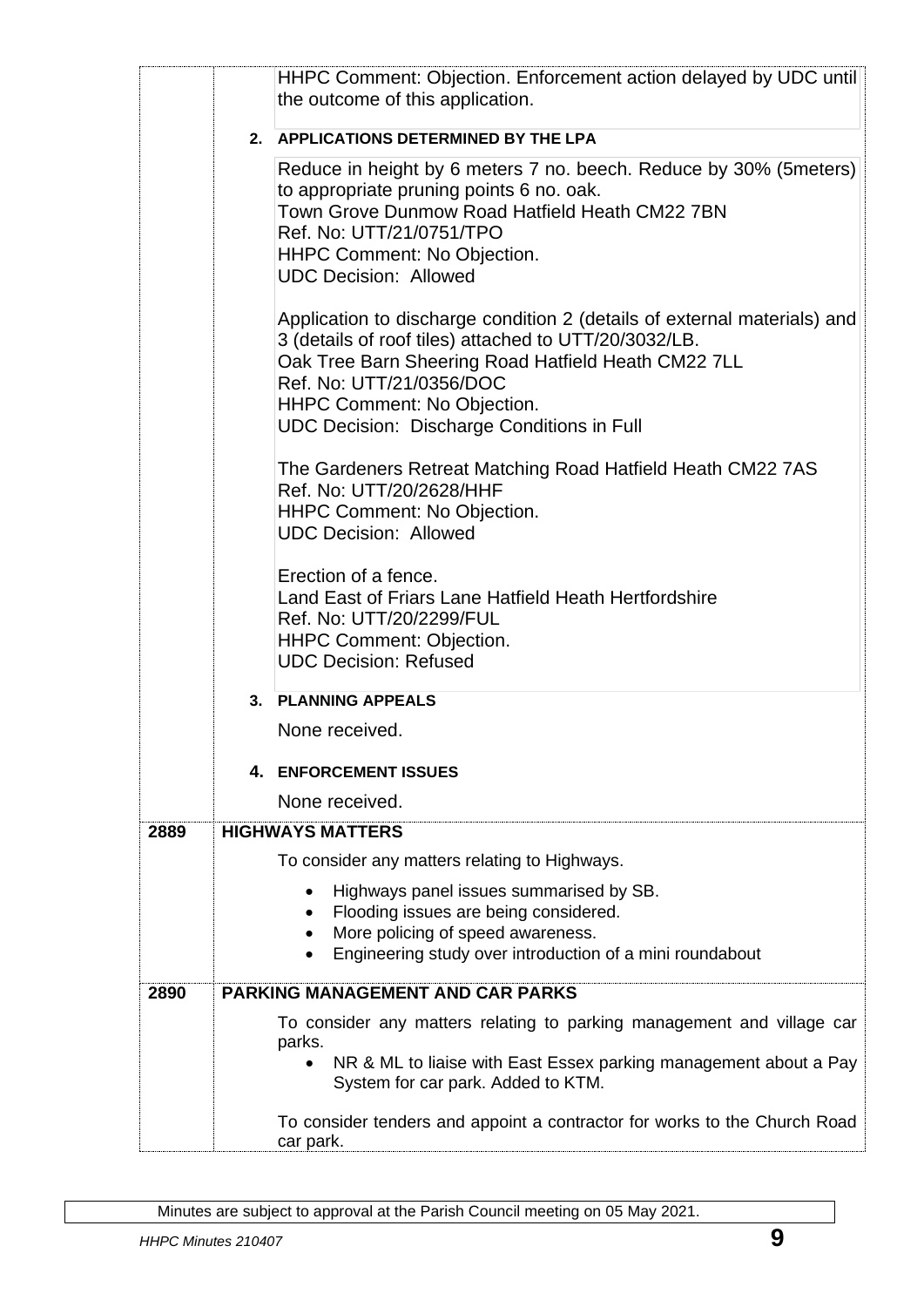|      | Recommendations made by Finance committee after having received<br>3 quotes.                                                                                                    |  |  |
|------|---------------------------------------------------------------------------------------------------------------------------------------------------------------------------------|--|--|
|      | <b>Resolved:</b> to give contract to RW Marsh at a sum of £11,000. Clerk<br>to place contract.                                                                                  |  |  |
| 2891 | <b>ALLOTMENT REPORT</b>                                                                                                                                                         |  |  |
|      | To receive and note a report on the Allotments.                                                                                                                                 |  |  |
|      | Recommendation after having received quotes for repairs.<br><b>Resolved:</b> to give contract to Kings of Essex at a sum of £1,450. Clerk                                       |  |  |
|      | to place contract.                                                                                                                                                              |  |  |
|      | Rents are being collected and will be passed to Clerk when received.<br>$\bullet$<br>Pest control visits every six weeks.<br>$\bullet$                                          |  |  |
|      |                                                                                                                                                                                 |  |  |
| 2892 | <b>FLOODING</b>                                                                                                                                                                 |  |  |
|      | Dunmow Road and Stortford Road - flooding reduced, and Highways are to<br>investigate a plan for the future. Further contact to be made to Lord of the                          |  |  |
|      | Manor, the riparian owner.                                                                                                                                                      |  |  |
| 2893 | <b>POND LANE SIGNAGE</b>                                                                                                                                                        |  |  |
|      | To consider any progress on matters relating to proposed Pond Lane signage.<br>No further news, all parties to meet when Covid restrictions allow.                              |  |  |
|      |                                                                                                                                                                                 |  |  |
| 2894 | <b>PLAYGROUND</b>                                                                                                                                                               |  |  |
|      | To consider any matters relating to maintenance and risk management of the<br>playground.                                                                                       |  |  |
|      | To consider tenders and appoint a contractor for repairs and maintenance of<br>the playground.                                                                                  |  |  |
|      | Recommendation from Finance committee after having received 3 quotes for                                                                                                        |  |  |
|      | repairs.<br><b>Resolved:</b> to give contract to Kings of Essex at a sum of £6,558 to include                                                                                   |  |  |
|      | signage. Clerk to place contract.                                                                                                                                               |  |  |
| 2895 | <b>VILLAGE GREEN</b>                                                                                                                                                            |  |  |
|      | Maintenance of ponds. Update on contract awarded to J Kenney. Contract<br>$\bullet$<br>agreed but signed contract not yet received. NR to progress and ask for a<br>start date. |  |  |
|      | Posting. Update on contract awarded to PW May. Clerk said that 50%<br>$\bullet$<br>deposit paid.                                                                                |  |  |
|      | Footpath across Mr Reynold's field has been moved. Wooden bridge<br>needs to be repaired after damage by high water. FP45. Clerk to contact<br>Essex Highways.                  |  |  |
|      | Hatfield Heath village sign on Sheering approach road is missing!<br>٠                                                                                                          |  |  |
|      | Footways need clearing on Dunmow Road after flooding. Clerk to contact<br>$\bullet$<br>Essex Highways. PB and NR to liaise on additional footpath issues.                       |  |  |

*21:25 Clerk reminded Members that the meeting was approaching two hours and under provisions of SOs needed to either be adjourned or be given consent to carry on to conclusion. This was agreed.*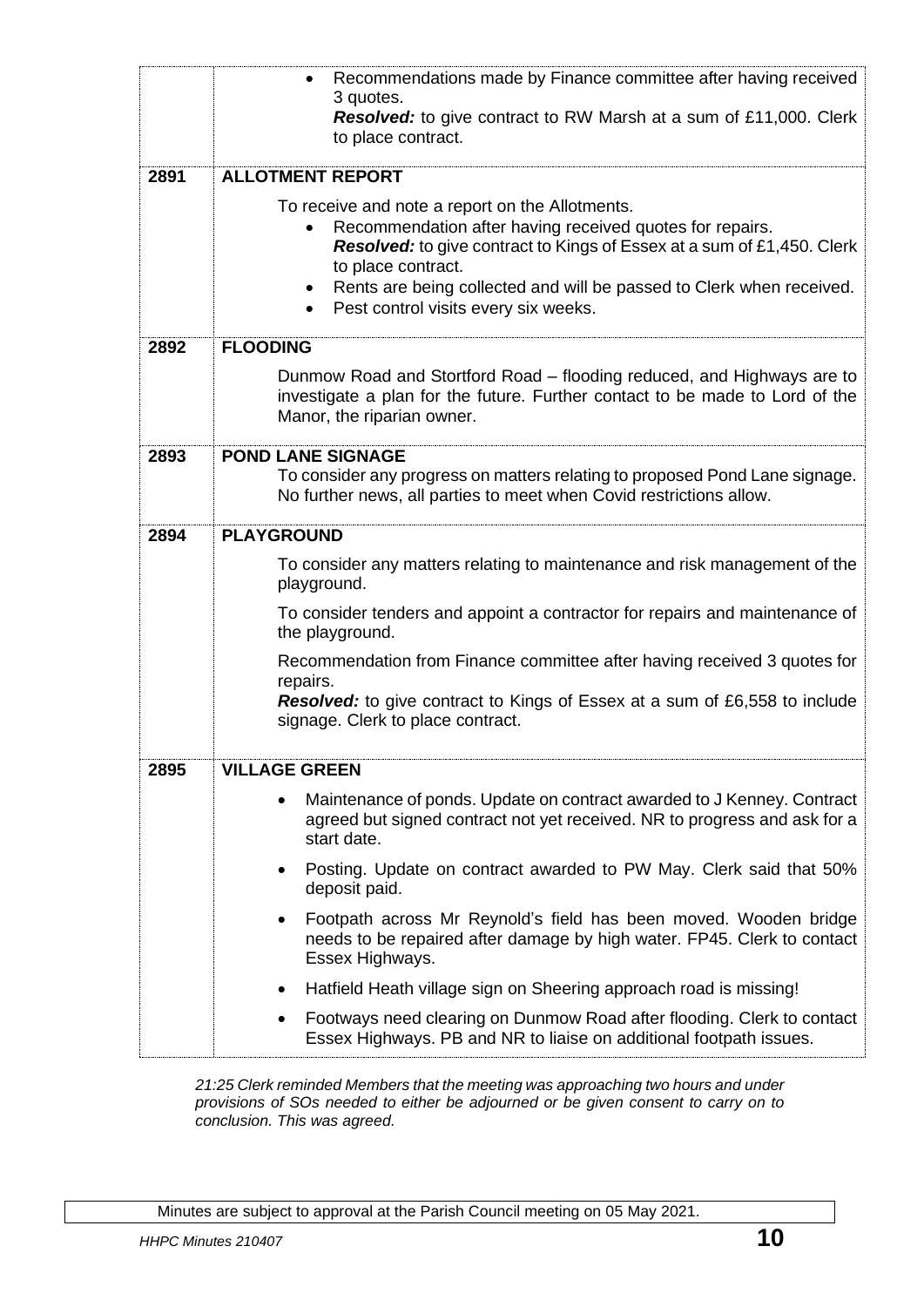| 2896 | <b>CHURCH INSTITUTE/VILLAGE HALL</b>                                                                                                                                                                                                                                                                     |  |  |
|------|----------------------------------------------------------------------------------------------------------------------------------------------------------------------------------------------------------------------------------------------------------------------------------------------------------|--|--|
|      | To consider any progress on proposals relating to the Church Institute/Village<br>Hall. Make an agenda item for next meeting, need to obtain legal advice on<br>current status. MB obtaining a proposal for retained legal services from<br>TeesLaw.                                                     |  |  |
| 2897 | <b>STANSTED AIRPORT</b>                                                                                                                                                                                                                                                                                  |  |  |
|      | To consider any matters relating to the council's representations concerning<br>Stansted Airport. Update in press release to be circulated by MB.                                                                                                                                                        |  |  |
| 2898 | <b>EMERGENCY RESPONSE PLAN</b>                                                                                                                                                                                                                                                                           |  |  |
|      | To consider any matters relating to co-ordination of parish information with the<br>Principal Authorities Emergency Planning Officer.                                                                                                                                                                    |  |  |
| 2899 | <b>NEIGHBOURHOOD PLAN</b>                                                                                                                                                                                                                                                                                |  |  |
|      | To consider any matters relating to a Neighbourhood Plan and a briefing from<br>a Uttlesford DC officer. ML proposed arranging to get a UDC representative<br>for June meeting.                                                                                                                          |  |  |
| 2900 | <b>DOG BINS</b>                                                                                                                                                                                                                                                                                          |  |  |
|      | To consider any matters relating to provision of additional dog bins. Clerk to<br>present quotations for purchase. Clerk had obtained two quotations. Clerk<br>asked to confirm that UDC will empty them if they are purchased. Clerk to<br>confirm this, and to proceed with purchase and installation. |  |  |
| 2901 | <b>LITTER PICKERS</b>                                                                                                                                                                                                                                                                                    |  |  |
|      | To consider any matters relating to confirming the appointments of litter<br>pickers and proposals for a new schedule of work. Need to confirm routes and<br>personnel with NR and PB. A sub-committee was suggested to be agreed at<br>APM.                                                             |  |  |
| 2902 | <b>GRANTS</b>                                                                                                                                                                                                                                                                                            |  |  |
|      | To consider any applications for grants received.<br>There were none received.                                                                                                                                                                                                                           |  |  |
| 2903 | <b>MEMORIAL PLAQUE</b>                                                                                                                                                                                                                                                                                   |  |  |
|      | To consider any matters relating to proposals for the Memorial Plaque. SS to<br>liaise with Mark Ratcliffe. Consideration of ownership of site or a licence to<br>occupy.                                                                                                                                |  |  |
| 2904 | <b>ENGAGEMENT WITH YOUNGER POPULATION</b>                                                                                                                                                                                                                                                                |  |  |
|      | To consider any matters relating to proposals for greater engagement with the<br>younger population of the parish. Item to be carried forward.                                                                                                                                                           |  |  |
| 2905 | <b>REPORTS FROM MEMBERS ON MEETINGS ATTENDED</b>                                                                                                                                                                                                                                                         |  |  |
|      | There were no additional reports from members.                                                                                                                                                                                                                                                           |  |  |
| 2906 | <b>AGENDA ITEMS FOR NEXT MEETING</b>                                                                                                                                                                                                                                                                     |  |  |
|      | To note items for the agenda of the next meeting.                                                                                                                                                                                                                                                        |  |  |
|      | Confirmation of Declarations of Interest by new Members. Clerk to<br>$\bullet$<br>advise and progress.                                                                                                                                                                                                   |  |  |
|      | Appointment of retained legal advisor.                                                                                                                                                                                                                                                                   |  |  |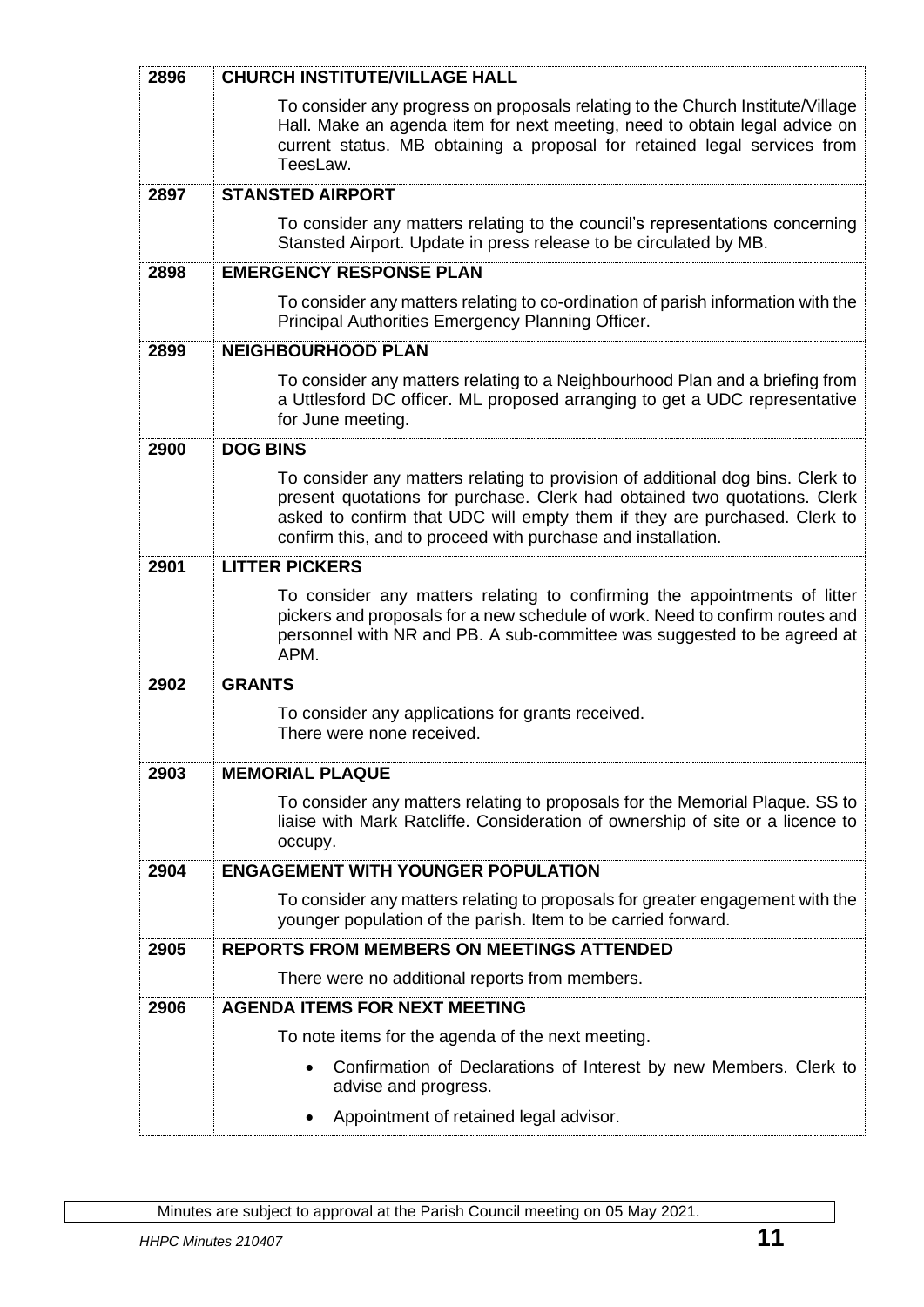| 2907 | DATE OF NEXT MEETING                                                                                    |
|------|---------------------------------------------------------------------------------------------------------|
|      | The next scheduled meeting will be the Annual Meeting of the Parish Council<br>on Wednesday 05 May 2021 |

*Meeting ended at 21:40*

To join the next meeting, use the link below:

Join Zoom Meeting <https://us02web.zoom.us/j/85088221739?pwd=VVo4eFVKRTg0WWFranBqOFpObVZKdz09>

Meeting ID: 850 8822 1739 Passcode: 250324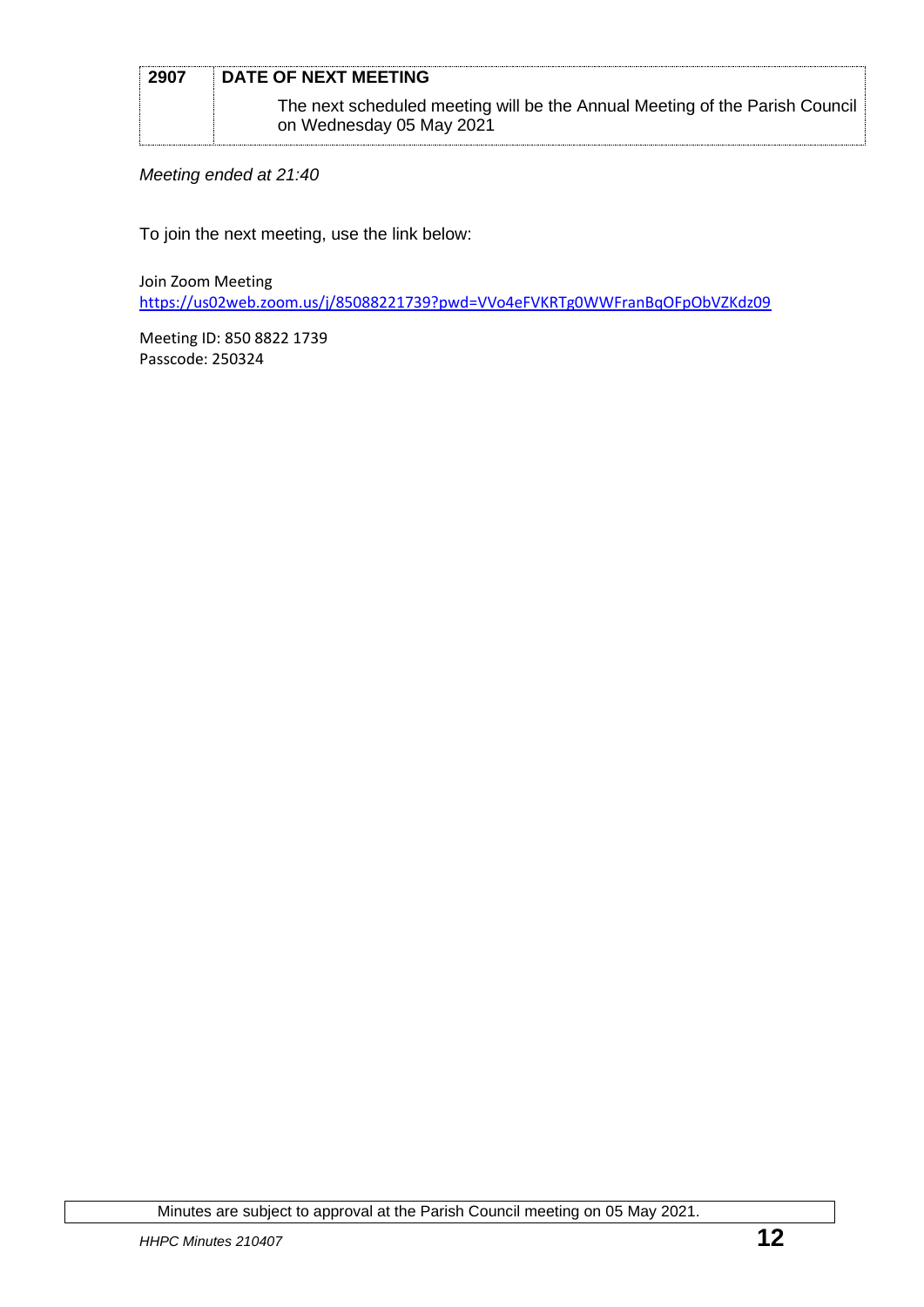## **Hatfield Heath Parish Council**

**Income and Expenditure Report – March 2021**

### **Expenditure**

| Item                                                  | <b>Budget 2020-</b><br>21 | To<br>28/3/21 |
|-------------------------------------------------------|---------------------------|---------------|
| Allotments                                            | £250                      | £380          |
| Annual assembly                                       | £100                      | £0            |
| Audit                                                 | £400                      | £525          |
| <b>Bank Charges</b>                                   | £75                       | £54           |
| Car mileage                                           | £400                      | £437          |
| Car park                                              | £1,000                    | £2,460        |
| Christmas tree                                        | £500                      | £0            |
| Cllrs expenses                                        | £100                      | £0            |
| <b>Community Events</b>                               | £2,000                    | £0            |
| <b>Community Policing</b>                             | £2,000                    | £0            |
| Data registration                                     | £35                       | £0            |
| Elections                                             | £250                      | £0            |
| Grants                                                | £3,500                    | £2,800        |
| Green Waste skips                                     | £2,400                    | £2,170        |
| Heath                                                 | £7,425                    | £5,635        |
| Highways Repairs and maint                            | £50                       | £261          |
| Insurance                                             | £500                      | £1,450        |
| <b>IT Equipment</b>                                   | £750                      | £120          |
| IT Repairs & software                                 | £150                      | £120          |
| Litter picker costs                                   | £2,400                    | £4,171        |
| Locum RFO costs                                       | £0                        | £481          |
| Office provision                                      | £420                      | £0            |
| Play area & open spaces<br>Play area (contribution to | £2,200                    | £2,646        |
| reserves)                                             | £1,000                    | £0            |
| Printing postage & stationery                         | £100                      | £234          |
| Rem service wreath                                    | £50                       | £50           |
| Room hire                                             | £420                      | £375          |
| <b>Rural Verges</b>                                   | £2,640                    | £1,810        |
| <b>Salaries</b>                                       | £8,520                    | £10,255       |
| Street furniture                                      | £2,500                    | £80           |
| Subscriptions                                         | £650                      | £744          |
| <b>Training</b>                                       | £400                      | £0            |
| VAS                                                   | £250                      | £0            |
| VAT                                                   | £3,000                    | £3,300        |
| Village Green Repairs/ Maint                          | £11,000                   | £1,202        |
| War memorial                                          | £1,000                    | £2,280        |
| Website                                               | £500                      | £1,223        |
| Wildlife area                                         | £550                      | £0            |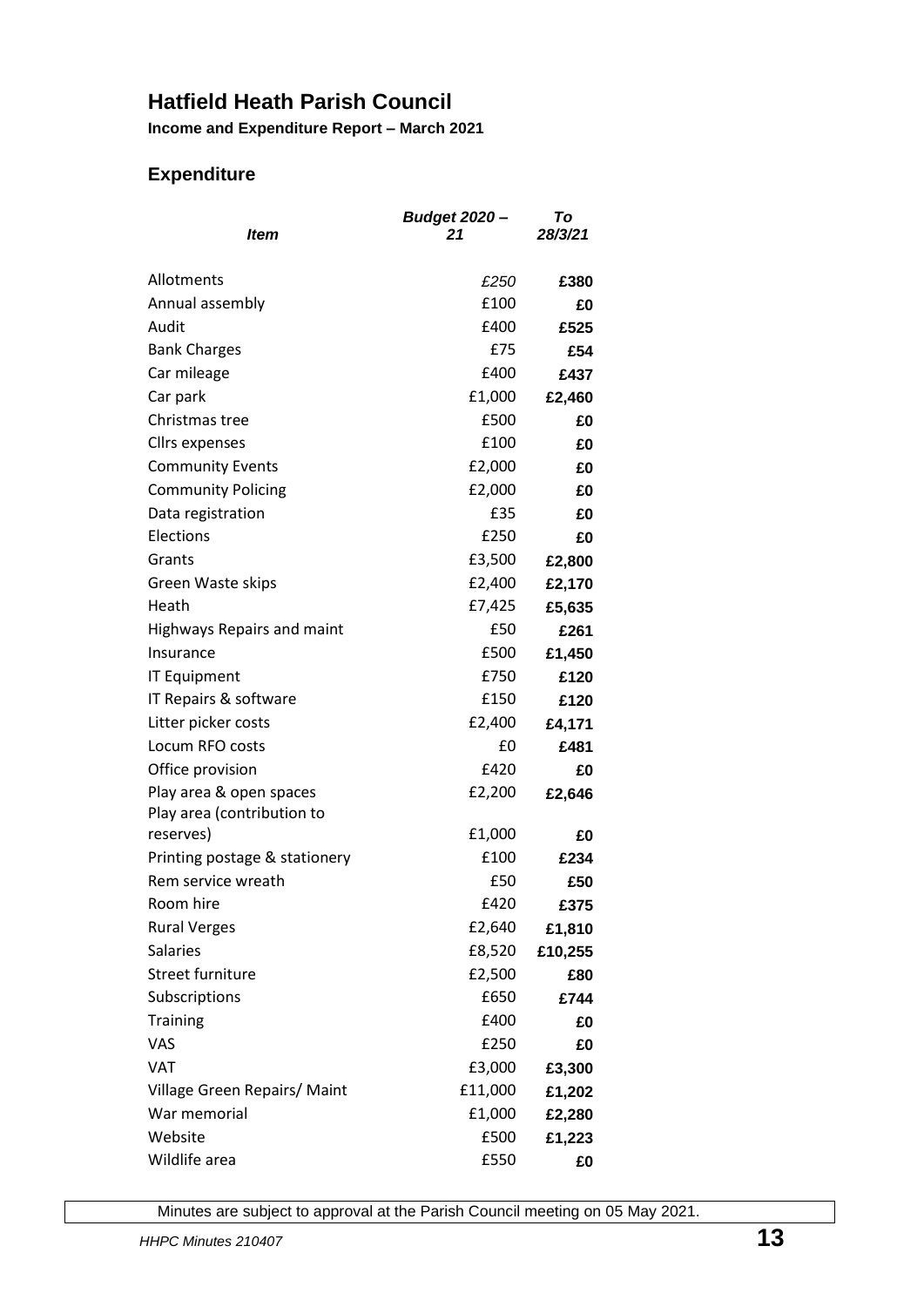| Wildlife project    | £1,500  | £0      |
|---------------------|---------|---------|
| <b>Total</b>        | £60,985 | £45,263 |
| <b>Income</b>       |         |         |
| Precept             | £42,145 | £42,145 |
| <b>VAT</b>          | £3,000  | £0      |
| <b>Allotments</b>   | £430    | £435    |
| <b>ECC Highways</b> | £2,265  | £0      |
| Fairs               | £1,850  | £0      |
| <b>Total</b>        | £49,690 | £42,580 |